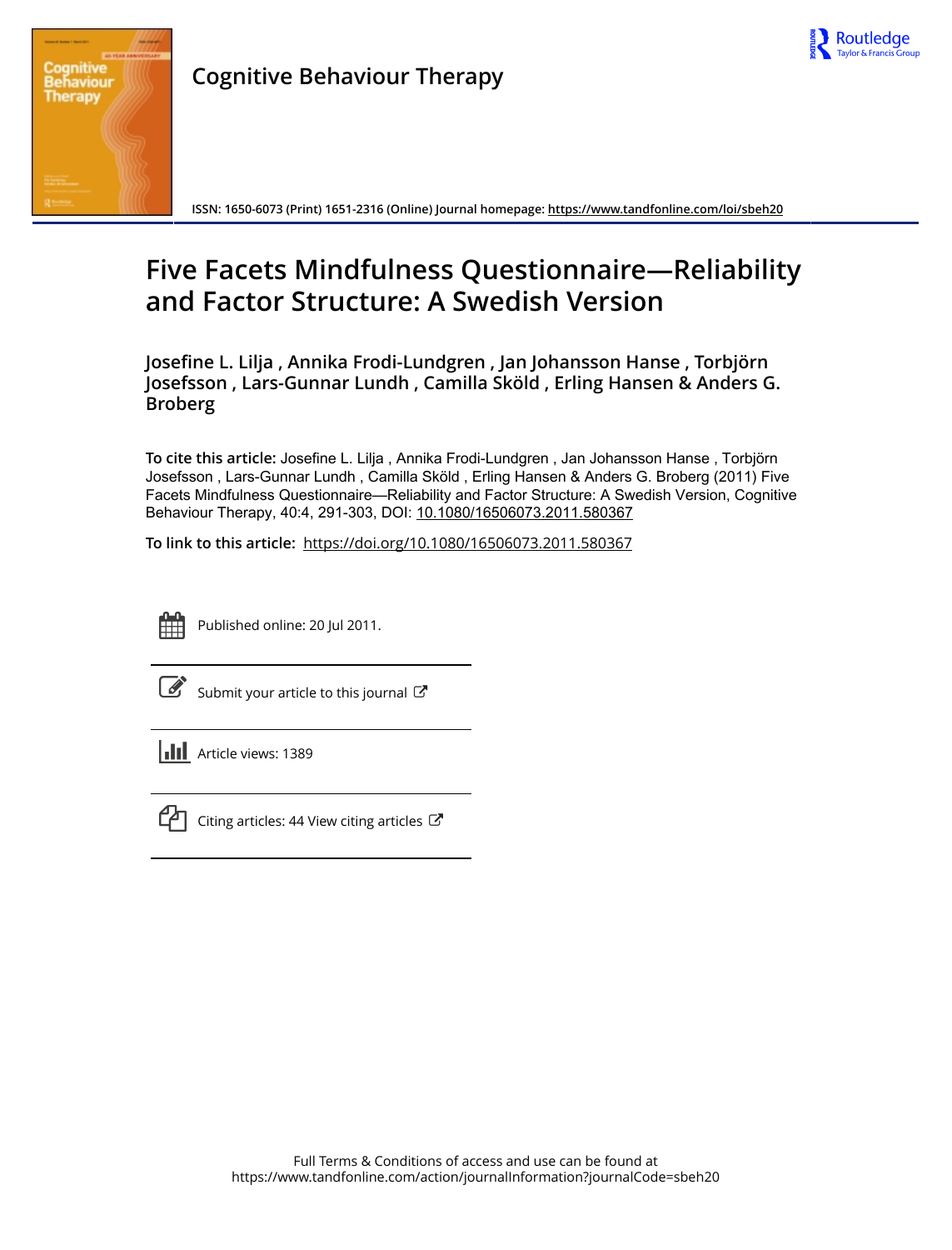## Five Facets Mindfulness Questionnaire—Reliability and Factor Structure: A Swedish Version

Josefine L. Lilja<sup>1</sup>, Annika Frodi-Lundgren<sup>1</sup>, Jan Johansson Hanse<sup>1</sup>, Torbjörn Josefsson<sup>1,2</sup>, Lars-Gunnar Lundh<sup>3</sup>, Camilla Sköld<sup>4</sup>, Erling Hansen<sup>3</sup> and Anders G. Broberg<sup>1</sup>

<sup>1</sup>Department of Psychology, University of Gothenburg, Gothenburg, Sweden; <sup>2</sup>Centre for Sport and Health Research, Halmstad University, Halmstad, Sweden; <sup>3</sup>Department of Psychology, Lund University, Lund, Sweden; <sup>4</sup> Department of Clinical Science, Danderyd Hospital, Karolinska Institute, Stockholm, Sweden

Abstract. Two studies were conducted to assess the Swedish version of the Five Facets Mindfulness Questionnaire (FFMQ), which was originally created by Baer et al. (2006). The aim of Study 1 was to examine the psychometric properties of the FFMQ using data from 495 individuals. Quantitative and qualitative analyses resulted in a reduction of the scale by 10 items. Psychometric properties, including internal consistency of the revised instrument, were examined. The Swedish FFMQ provides results comparable to those obtained by Baer. Cronbach's alphas were high for all the facets. The Swedish FFMQ appears to be a potentially useful tool in measuring mindfulness among Swedish participants. The aim of Study 2 was to test the suggested hierarchical five-factor solution and construct validity, using a confirmatory factor analysis (CFA). Similar to findings for the English version of the FFMQ, the CFA showed that the Observing facet was not a significant part of an overall self-reported mindfulness structure in a Swedish population with little meditation experience. Key words: mindfulness; FFMQ; Swedish population; content validity; internal reliability; confirmatory factor analysis.

Received 21 April, 2010; Accepted 5 April, 2011

Correspondence address: Josefine L. Lilja, Södra Bohuslän, Tjörns Health Clinic, Syster Ebbas väg 4,  $SE$  471 94 Kållekärr. Tel:  $+46-304$  678968. Fax:  $+46$  304 660 342. E-mail: josefine.lilja@ vgregion.se

The concept of mindfulness, which has its origin in Eastern traditions of meditation, has recently attracted a widely increased interest throughout the Western world in connection with the development of various forms of cognitive behaviour therapy and other programs for the training of mindfulness skills. Some of the most important of these are mindfulness-based stress reduction (Kabat-Zinn, 2004), dialectical behaviour therapy (DBT; Linehan, 1993), acceptance and commitment therapy (Hayes, Strosahl, & Wilson, 2004), and mindfulness-based cognitive therapy (Segal, Williams, & Teasdale, 2002).

To facilitate research on mindfulness, a number of questionnaires aimed at measuring this construct have been developed, most of them in the United States. One of the most comprehensive is the Five Facet Mindfulness Questionnaire (FFMQ; Baer, Smith, Hopkins, Krietemeyer, & Toney, 2006), which is of special interest because it was developed on the basis of factor analyses of the combined pool of items from five other mindfulness questionnaires. In order to investigate mindfulness outside of the United States, questionnaires need to be developed and/or evaluated in the specific culture where they are to be used. Although two other instruments for the measurement of mindfulness have been translated into Swedish (Hansen, Lundh, Homman, & Wångby-Lundh, 2009)—the Mindful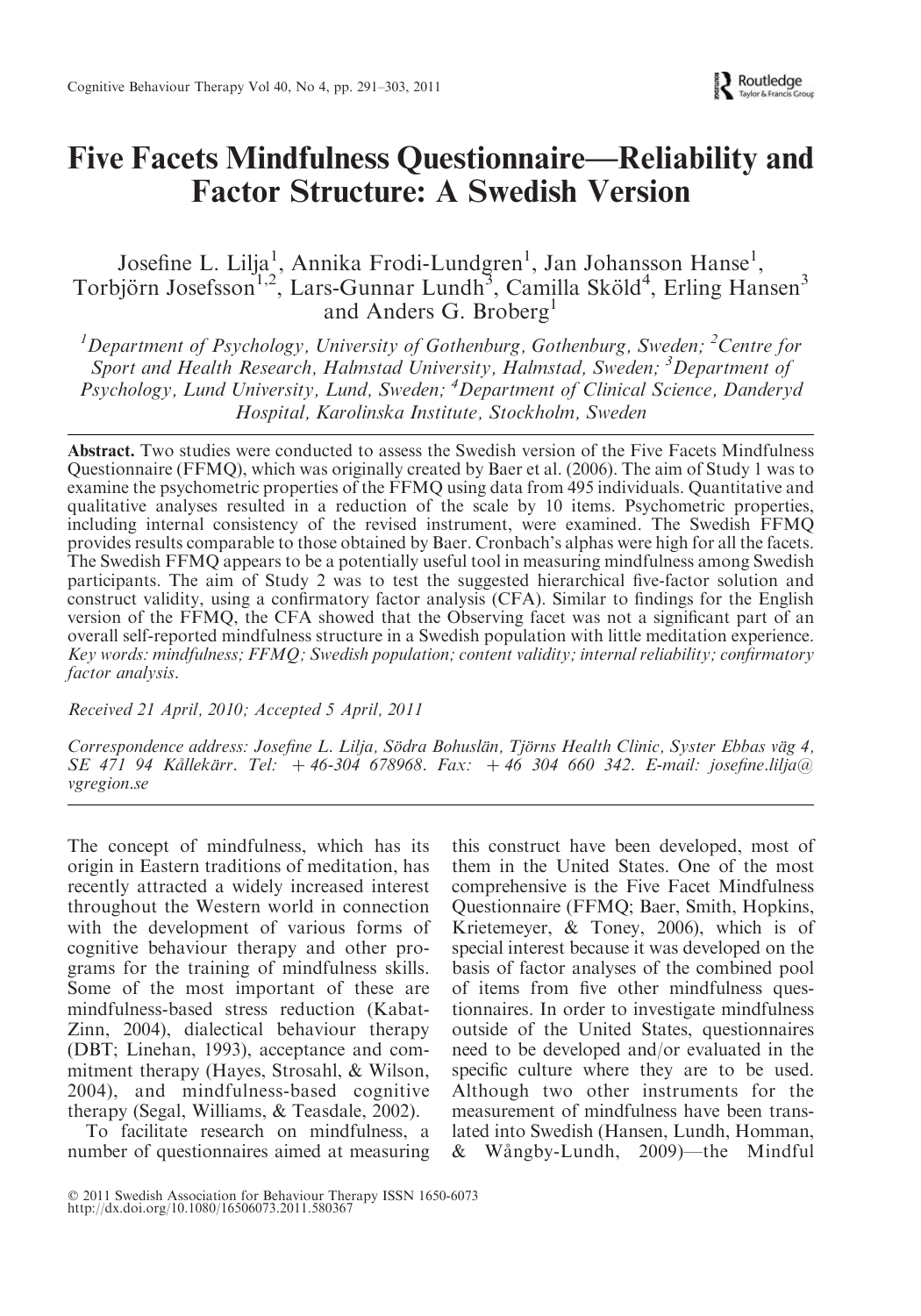Attention Awareness Scale (MAAS; Brown & Ryan, 2003) and the Kentucky Inventory of Mindfulness Skills (KIMS; Baer, Smith, & Allen, 2004)—the broad approach and comprehensive aims of the FFMQ make it especially interesting to test in a Swedish setting. The aim of the present study was to develop and evaluate a Swedish version of the FFMQ.

In accordance with other researchers in this field (e.g. Brown & Ryan, 2003, 2004; Kabat-Zinn, 1995, 2004; Linehan, 1993), Baer et al. (2006) defined mindfulness in terms of bringing one's complete attention to the experiences occurring in the present moment in a nonjudgmental or accepting way. This suggests that full attention and acceptance may be seen as two basic aspects of mindfulness. According to Brown and Ryan (2003), mindfulness is a state of consciousness that is available to everyone, but the capacity to attain this state more frequently can be cultivated by a number of different practices, of which meditation is one. Various questionnaire measures, however, operationalize mindfulness in different ways, and there is still no consensus on how the construct should be analyzed into factors or components. For example, according to Brown and Ryan's (2003) MAAS operationalization, mindfulness consists of a single factor described as attention to and awareness of what is taking place in the present, whereas acceptance is seen as subsumed within the capacity to pay full attention to the present moment. On the other hand, Baer et al. (2004), influenced by Linehan's (1994) DBT model, developed an operationalization of mindfulness in terms of four different skills: observing, describing, acting with awareness, and accepting without judgment.

To further clarify the facet structure of the mindfulness construct, Baer et al. (2006) set out to factor analyze the combined pool of items from five different mindfulness questionnaires, including not only the MAAS and the KIMS but also the Freiburg Mindfulness Inventory (Walach, Buchheld, Buttenmüller, Kleinknecht, & Schmidt, 2006), the Cognitive and Affective Mindfulness Scale (Feldman, Hayes, Kumar, Greeson, & Laurenceau, 2007), and the Southampton Mindfulness Questionnaire (Chadwick, Hember, Symes, Peters, Kuipers, & Dagnan, 2008). The results of Baer et al. (2006) suggested that five distinct facets are represented within the currently available mindfulness questionnaires, four of them corresponding to the four KIMS skills (Observing, Describing, Acting with Awareness, and Nonjudging of Experience), while adding a fifth facet: Nonreactivity to Inner Experience. Hierarchical confirmatory factor analyses (CFA), however, only supported four of the identified factors as components of an overall mindfulness construct, whereas the fifth one (Observing) failed to fit the hierarchical model in their full CFA sample, although it did fit well with the hierarchical model in a subsample having some experience of meditation (see also Baer et al., 2008).

In view of these findings, it is of interest to see whether these results are replicated in other languages and cultures. For this purpose, two studies were carried out: one to develop a Swedish version of the FFMQ and a second to test its factor structure by CFA.

#### Study 1: psychometric characteristics of the mindfulness questionnaire

Research shows that good psychometric characteristics in one culture do not automatically translate to another culture (Erkut, 2010). Erkut states: "There is a potential for bias when researchers from one language or culture wish to measure some aspect of the psychological development of the members of a different group by using a translation of an instrument developed in the researchers' culture" (p. 20). The purpose of the present study was, therefore, to develop a Swedish translation of the FFMQ and to test its psychometric characteristics. Do all the FFMQ facets in the Swedish version show good internal consistency, and do they correlate with each other and the total scale in the same way as the English version? As part of this purpose, we also wanted to test whether the number of FFMO items was optimal, in view of how Swedish respondents experience the questionnaire (i.e. analyzing their answers both qualitatively and quantitatively). It cannot be taken for granted that what is optimal in this sense in one language/culture is also optimal in another. Given the limited demographic characteristics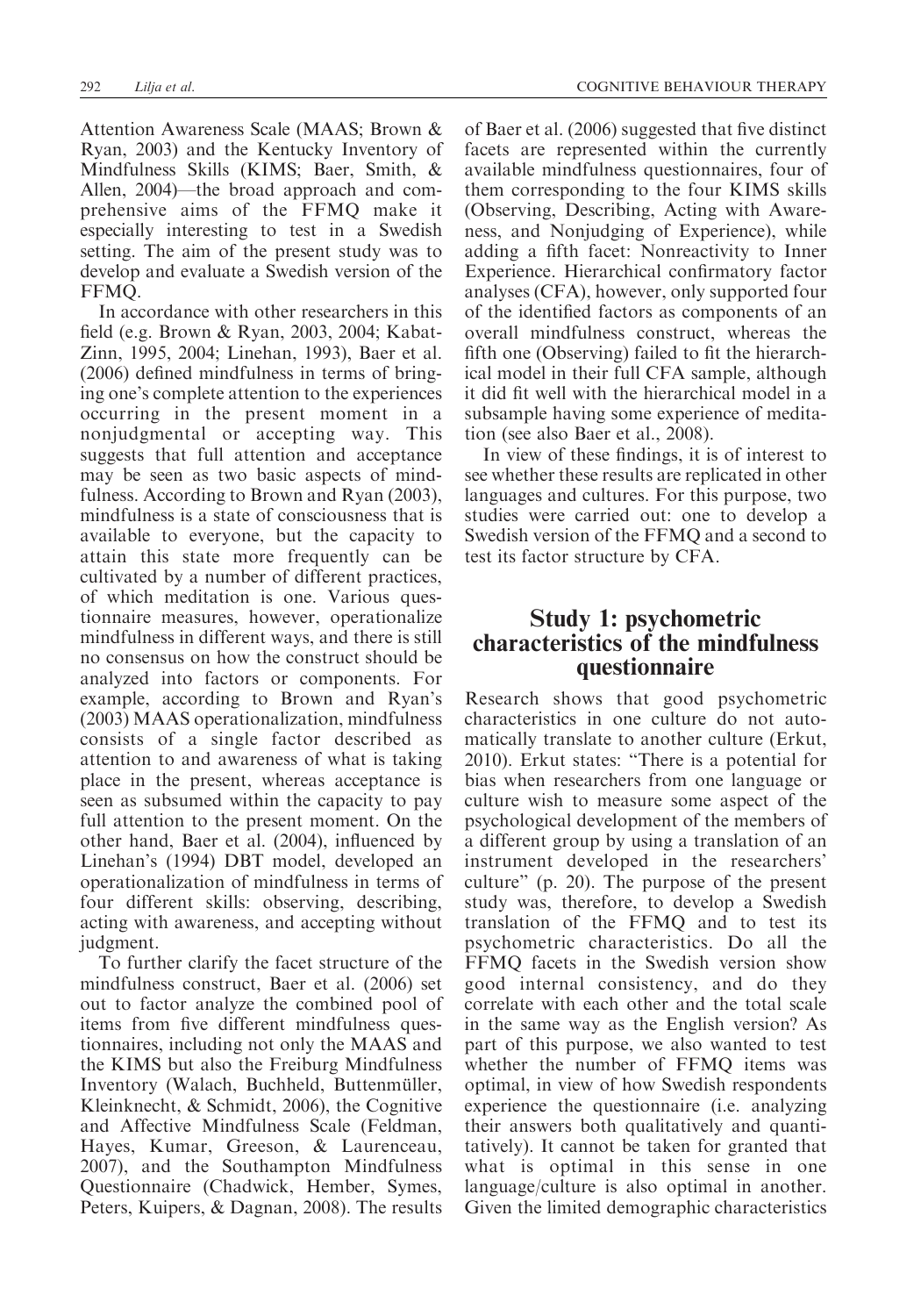in Baer et al. (2006), we also wanted to analyze whether age and gender affected the level of mindfulness.

#### **Method**

Participants. Data were collected from a wide range of people, including Swedish university students, health care practitioners, teachers at a Swedish university, and the general population (see Table 1). The sample included persons differing in age, social background, profession, and gender. The sample was a convenience sample and the participants were contacted via mail or personal contact. No compensation for participation was offered. The sample also included 22 mindfulness meditators, who were recruited from different Buddhist meditation centers in Gothenburg, Sweden. The total number of participants was 498 (296 women and 197 men; five participants did not state their gender); however, three individuals left the FFMQ blank, resulting in a sample size of 495. Age distribution of participants was as follows:  $\lt 21$  years,  $n = 73$ ; 21–24 years,  $n = 178$ ; 25-30 years,  $n = 63$ ; 31-40 years,  $n = 65$ ; 41-50 years,  $n = 53$ ;  $> 50$  years,  $n = 61$ . Two individuals did not state an age. Participants reported the following meditation experience: 288 "none at all" (58%), 123 "a little" (25%), 67 "some" (14%), and 17 "a lot" (3.4%). In one questionnaire, meditation experience was not stated. The participants from the meditation centers and those who reported "a lot" of meditation experience were combined into one subgroup of experienced meditators ( $n = 29$ ).

Instruments. Three Swedish research groups (from the University of Lund, the Karolinska Institute, and the University of Gothenburg) collaborated on the Swedish translation of the FFMQ. This work proceeded in several steps. In a first step, the FFMQ was translated into Swedish in collaboration between two of the current authors (Lars-Gunnar Lundh and Camilla Sköld), one of whom is a professional translator of psychological literature from English to Swedish. In a second step, the remaining authors scrutinized the Swedish formulations in detail, and came up with a number of alternative formulations that were discussed in terms of meaning and general comprehensibility, and compared with regard to their resulting back-translation, until consensus was reached. Then a pilot study (Frodi-Lundgren, 2008) was conducted in which respondents were asked to comment on the wording of each item. Some modifications based on these comments resulted in the presently used Swedish version of the FFMQ (FFMQ\_SWE; see Appendix). The instruments handed out to participants were the FFMQ\_SWE and a questionnaire asking them to self-report their demographic information. Participants were also given information about the study, stipulating in particular that participation was completely voluntary and that data would be treated with confidentiality.

The FFMQ consists of five facets and a total of 39 statement items: Nonreactivity to Inner Experience (seven items), Observing (noticing/attending to sensations /perceptions/thoughts/ feelings; eight items), Acting

Table 1. Demographic characteristics of the sample

| Sample                                                                                   | Number of participants |
|------------------------------------------------------------------------------------------|------------------------|
| Students from Halmstad College and University<br>of Gothenburg                           | 306                    |
| Practitioners at a maternal and child<br>health clinic                                   | 31                     |
| Practitioners of cognitive and behavioural therapy<br>in child and adolescent psychiatry | 27                     |
| Practitioners at a psychiatric child clinic                                              | 24                     |
| Practitioners of cognitive and behavioral psychotherapy                                  | 19                     |
| Teachers at Halmstad Elementary School                                                   | 18                     |
| Health clinic workers                                                                    | 24                     |
| General public                                                                           | 27                     |
| Mindfulness meditators                                                                   | 22                     |
| Total                                                                                    | 498                    |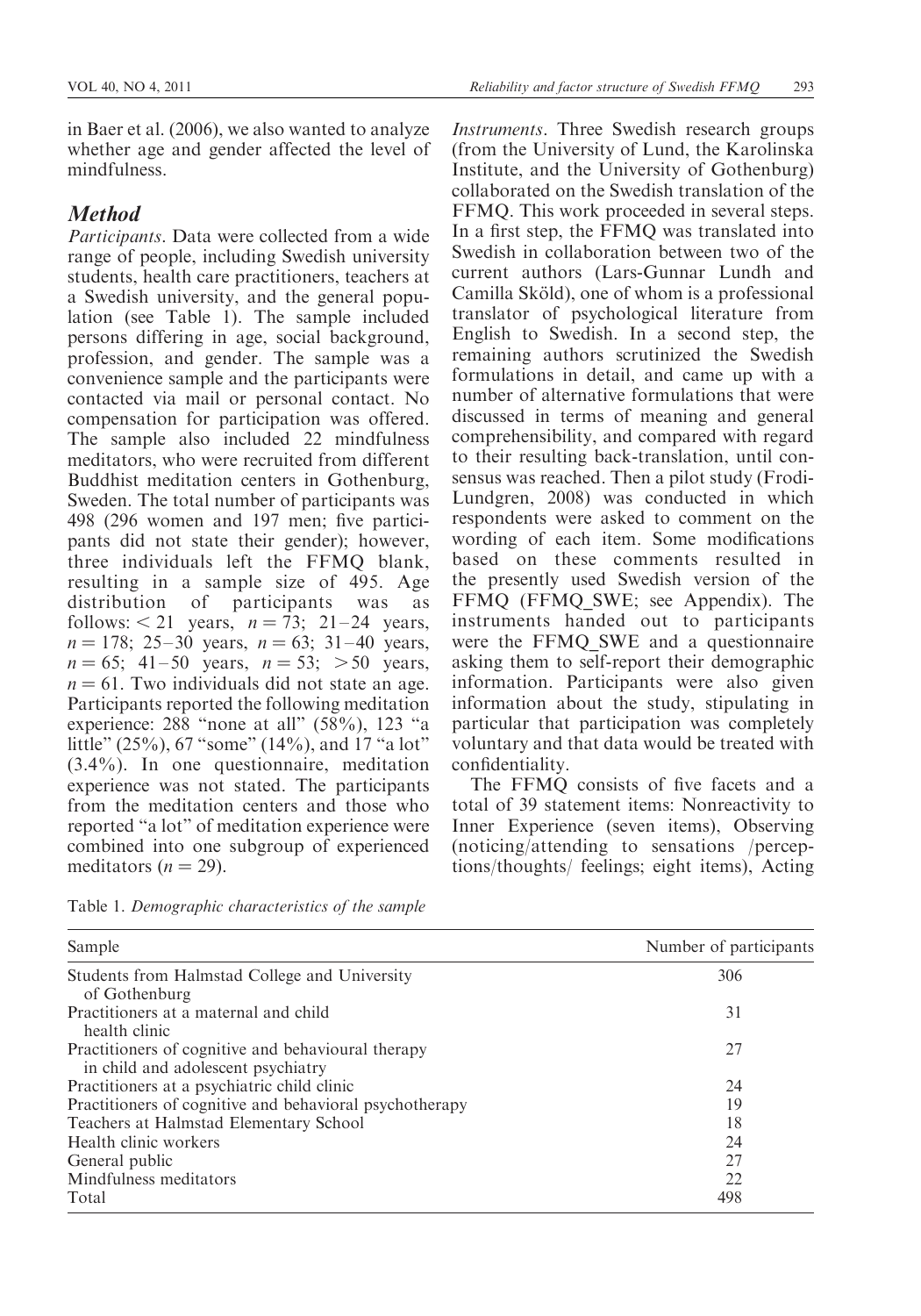with Awareness (automatic pilot/concentration/nondistraction; eight items), Describing (labeling feelings/thoughts with words; eight items), and Nonjudging of Experience (eight items). FFMQ items are rated using a  $1-5$ Likert scale ranging from "never or very rarely true" to "very often or always true." To develop the Swedish FFMQ, the questionnaire ended with the option for respondents to comment on any questions that were difficult to understand. On a second page participants were asked to provide demographic information: age, gender, meditation experience (response options: "none," "a little," "some," and "a lot"), and type of meditation experience. Age was assessed by decade for purposes related to confidentiality.

Data analysis. Cronbach's alpha was used as a measure of internal consistency. An alpha in the range of .70 to .90 indicates acceptable to good internal consistency. An alpha higher than .90 indicates redundancy, suggesting that several questions ask the same thing but in slightly different ways (Norman & Streiner, 1989). Fisher's r-to-z transformation was applied for significance test of the difference between two correlations coefficients (Vassar-Stats, 2009). Initially, Pearson correlation coefficients analysis and one-way analysis of variance (with post hoc multiple-comparison tests) were conducted to obtain a first analysis of the overall associations between variables and differences between groups. A hierarchical regression analysis was conducted to test whether levels of mindfulness were predicted by gender, age, or meditation experience. The  $R<sup>2</sup>$  change was examined to evaluate the model. Two models were used: Age and gender were entered in the first model and meditation experience was added in the second model, with the FFMQ for each facet and the global score as the dependent variables. In the multiple regression analysis, we were interested in whether independent variables were significant contributors to the regression when used in *combination* with the other independent variables and whether the multiple R differed from zero, in other words whether there was a statistically significant relationship between the dependent variables and the linear combination of independent variables.

#### **Results**

Qualitative and quantitative analyses of responses to the FFMO SWE. The first analysis focused on which items the respondents had commented on and/or thought were difficult to answer and the missing answers. Most participants did not write any general comments on the FFMQ. Most responses were related to the Nonreactivity to Inner Experience facet: "too many similar questions," "many iterations," and comments that questions were lengthy and unnecessarily complicated. Many respondents commented on the concept of "inre bilder" ("mental images"), which is found in Questions 19, 24, 29, 33, and 35 (Nonreactivity facet). Many respondents reported that they found it difficult to interpret the phrase: "känslomässigt upprörande tankar" ("distressing thoughts") in Questions 24, 29, and 35. The data contained few missing answers  $(< 1\%$ ), the majority of which were found in the Nonreactivity facet (22 missing answers). We examined each facet separately for internal consistency. Cronbach's alpha ranged from .75 to .90. The range of each facet's interitem correlations was as follows: Nonreactivity, .366 –.586; Observing, .389 –.618; Acting with Awareness, .528 –.622; Describing, .603 –.722; Nonjudging, .568 –.751.

Developing the Swedish FFMQ. Based on the qualitative results (e.g. the comments about iterations and complicated wording) and quantitative results (high internal consistency and interitem correlations), R. A. Baer (10 June, 2008) was consulted and the possibility of item reduction was discussed. This resulted in the elimination of 10 items: Items 12, 13, 14, 30, 34, and 37 because of iterations and redundancy; Item 35 because it did not translate well into Swedish; and Items 21, 23, and 36 because they significantly lowered the facets' Cronbach alpha. With these deletions, the FFMQ\_SWE now contained 29 items (Table 2). Correlations between the two versions ranged from .96 to .99 for the different facets. The correlation between the two versions of the global scale was .98. The FFMQ\_SWE thus consists of 29 items— Nonreactivity to Inner Experience: Items 4, 9, 16, 19, 24, 27; Observing: Items 1, 6, 11, 12, 17, 21, 25; Acting with Awareness: Items 5, 8R,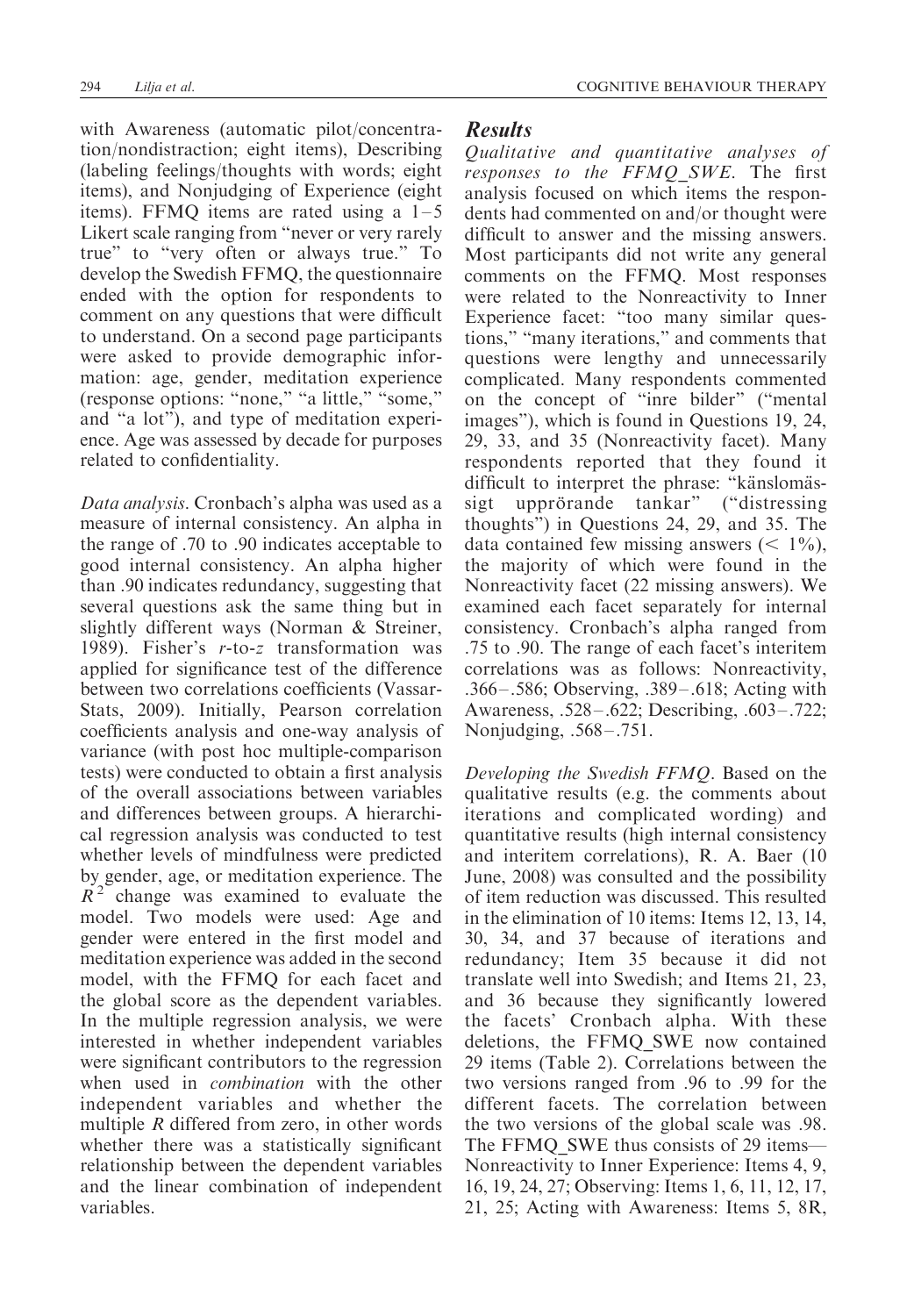| Facet                                                                      | Baer et al. (2006)<br>$(39$ -item FFMO) | Present study<br>$(29$ -item FFMO) |
|----------------------------------------------------------------------------|-----------------------------------------|------------------------------------|
| Nonreactivity: Items 4, 9, 19, (21), 24, 29, 33                            | 0.75                                    | 0.75                               |
| Observing: Items 1, 6, 11, 15, 20, 26, 31, (36)                            | 0.83                                    | 0.75                               |
| Acting with Awareness: Items 5R, 8R, (13R), 18R, (23R),<br>28R, (34R), 38R | 0.87                                    | 0.82                               |
| Describing: Items 2, 7, (12R), 16R, 22R, 27, 32, (37)                      | 0.91                                    | 0.85                               |
| Nonjudging: Items 3R, 10R, (14R), 17R, 25R, (30R),<br>$(35R)$ , $39R$      | 0.87                                    | 0.82                               |
| Global scale                                                               | 0.87                                    | 0.81                               |

Table 2. Cronbach's alpha coefficients in each study

Note. For the current study,  $N = 495$ . Deleted items are identified in parentheses. FFMO, Five Facets Mindfulness Questionnaire; R, reverse-scored.

15R, 23R, 28R); Describing: Items 2, 7, 13R, 18R, 22, 26; and Nonjudging of Experience: Items 3R, 10R, 14R, 20R, 29R).<sup>1</sup>("R" indicates items that were reversed scored.)

Internal consistency after item reduction. Internal consistency and intercorrelations of the 29-item FFMQ\_SWE were analyzed to examine whether they constituted five meaningful facets in a Swedish sample. Table 2 presents Cronbach's alpha coefficients for the current study and for Baer et al. (2006).

Correlations between facets after item reuction. Correlations between facets were computed and compared with those of Baer et al. (2006), which was based on a sample of 613 undergraduate psychology students (mean  $age = 20.5 \text{ years}; range = 18-57; 70\% \text{ female}.$ The majority of the correlation coefficients did not differ significantly from those of Baer et al. (Table 3).

Gender differences and age in relation to mindfulness scores. Gender differences were found in the Observing facet  $(t = 3.17)$ ; women:  $M = 3.26$ ,  $SD = 0.65$ ; men:  $M = 3.06$ ,  $SD = 0.70$  and Describing facet  $(t = 3.60;$  women:  $M = 3.69, SD = 0.71;$  men:  $M = 3.45$ ,  $SD = 0.71$ ). Women rated themselves higher than the men ( $p < .01$ ). Mean

Table 3. Intercorrelations: comparison of FFMQ (Baer et al., 2006) and FFMQ\_SWE (current study; 29 items)

| Facet                 | Nonreactivity | Observing | Acting with<br>Awareness | Describing | Nonjudging |
|-----------------------|---------------|-----------|--------------------------|------------|------------|
| Nonreactivity         |               |           |                          |            |            |
| Baer et al. FFMQ      |               |           |                          |            |            |
| FFMQ_SWE              |               |           |                          |            |            |
| Observing             |               |           |                          |            |            |
| Baer et al. FFMO      | .16           |           |                          |            |            |
| FFMQ SWE              | .27           |           |                          |            |            |
| Acting with Awareness |               |           |                          |            |            |
| Baer et al. FFMO      | .33           | .15       |                          |            |            |
| FFMQ_SWE              | $.05*$        | $-.01*$   |                          |            |            |
| Describing            |               |           |                          |            |            |
| Baer et al. FFMQ      | .22           | .26       | .30                      |            |            |
| FFMQ_SWE              | .23           | .21       | .24                      |            |            |
| Nonjudging            |               |           |                          |            |            |
| Baer et al. FFMQ      | .34           | $-.07$    | .34                      | .21        |            |
| FFMQ_SWE              | $.16*$        | $-.13$    | .42                      | .16        |            |
| Global scale FFMO SWE | .59           | .52       | .54                      | .66        | .53        |

Note.  $N = 495$  for current study and  $N = 613$  for Baer et al. (2006). Results for the global scale were not given in Baer et al. FFMQ, Five Facet Mindfulness Questionnaire.  $\ast p < .05$  (significantly different from Baer et al.).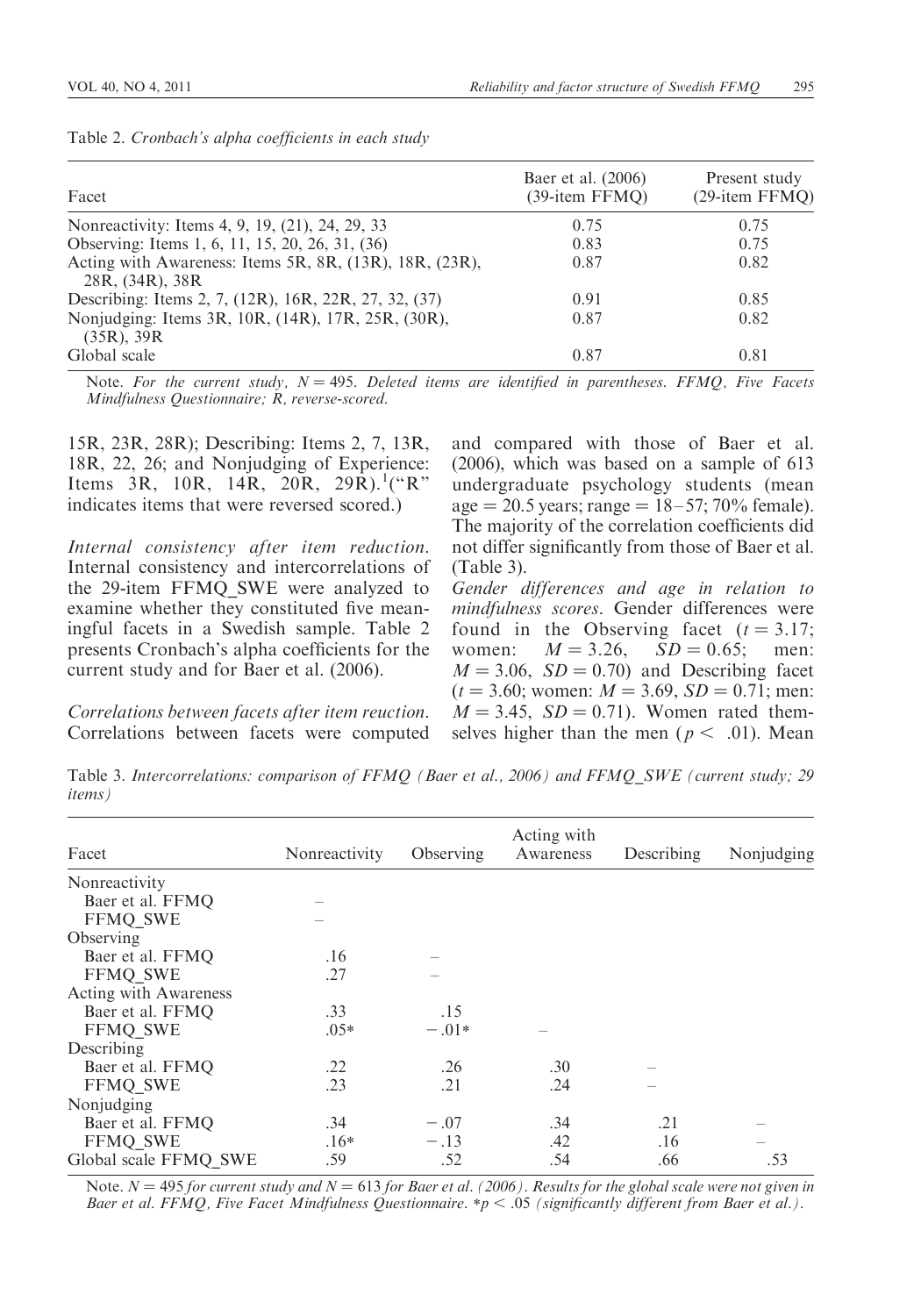scores for each age category were analyzed. Significant age differences were found on all the facets as well as on the global scale  $(p < .01)$ . The general tendency was that older participants obtained higher values than their younger counterparts. Post hoc comparisons indicated that the two youngest age groups ( $\leq$  21 years and 21–24 years) differed from the other groups on Nonreactivity, Observing, Describing, and the global scale, obtaining lower values than the older age groups ( $p < .05$ ).

Meditation experience and mindfulness. FFMQ scores were related to meditation experience: the more meditation practice, the higher the FFMQ scores ( $p < .01$ ). The general picture indicated that participants with no meditation experience differed from those with "some" or "a lot" of experience. On the global scale the post hoc analysis indicated a linear trend regarding the relationship between selfreported mindfulness and meditation experience ( $p < .05$ ).

Regression analysis. Meditation experience explained only an additional 2% to 3% of the variance in self-reported mindfulness, once the effects of age and gender were controlled for (Table 4). Age entered in Model 1 predicted levels of mindfulness in all five facets and the global scale, whereas meditation experience entered in Model 2 only predicted levels of mindfulness in three of the five facets and the global scale.

#### **Discussion**

Facet correlation. The aim of the present study was to assess and examine the psychometric properties of a Swedish translation of the FFMQ. Correlations among facets were compared with the results from the original study by Baer et al. (2006), and the majority of them did not differ significantly from the original study. In line with Baer et al. (2006), we found interfacet correlations to be low, suggesting that there are also five distinct subscales in the FFMQ\_SWE. Internal consistencies were high  $(.75-.85)$  even after the elimination of 10 items, and correlations between facets were similar to those reported by Baer et al. (2006). We conclude that the 29 item FFMQ\_SWE shows high content validity and internal consistency (of the facets as well as the global scale), and it appears to be a potentially useful tool in measuring mindfulness in the Swedish population. The FFMQ SWE (29 items) is also more userfriendly since it has fewer items overall and uses a more common language (i.e. fewer items with long statements) compared with the original 39-item version.

Age, gender, meditation experience, and levels of FFMQ. In terms of age, the general tendency was that older participants obtained higher values than their younger counterparts. Women scored higher than men on the Observing and Describing facets, but this might be due to age difference, as indicated by the linear regression analysis. Another Swedish study (Hansen et al., 2009), using the KIMS (Baer et al., 2004), also showed that women scored significantly higher than men on the Observing scale, indicating that a possible gender difference in this facet needs further attention. Falkenström (2009), who studied mindfulness in experienced mediators using the FFMQ and KIMS, found when testing the correlations between mindfulness subscales and meditation experience that only the correlation with KIMS Acting with Awareness subscale was close to significant, when controlling for age.

Regression analysis showed age to be the best predictor of levels of mindfulness. Meditation experience explained only 2% to 3% additional variance in all the facets and the global scale. How can this be explained? Previous research has shown that meditation experience is associated with levels of mindfulness (Baer, 2009; Brown & Ryan, 2003), but our results indicate that with age people experience themselves as more mindful, even without meditation practice. This finding supports the definition of mindfulness as a state that is available to everyone (Brown & Ryan, 2003). Hansen et al. (2009) also found that age correlated positively with Acting with Awareness and Nonjudging scales. In this study, age differences in self-reported mindfulness were most evident between participants younger than 25 years and the rest of the sample. Because the original FFMQ (Baer et al., 2006) was based on a sample of undergraduate students (mean  $age = 20.5$ )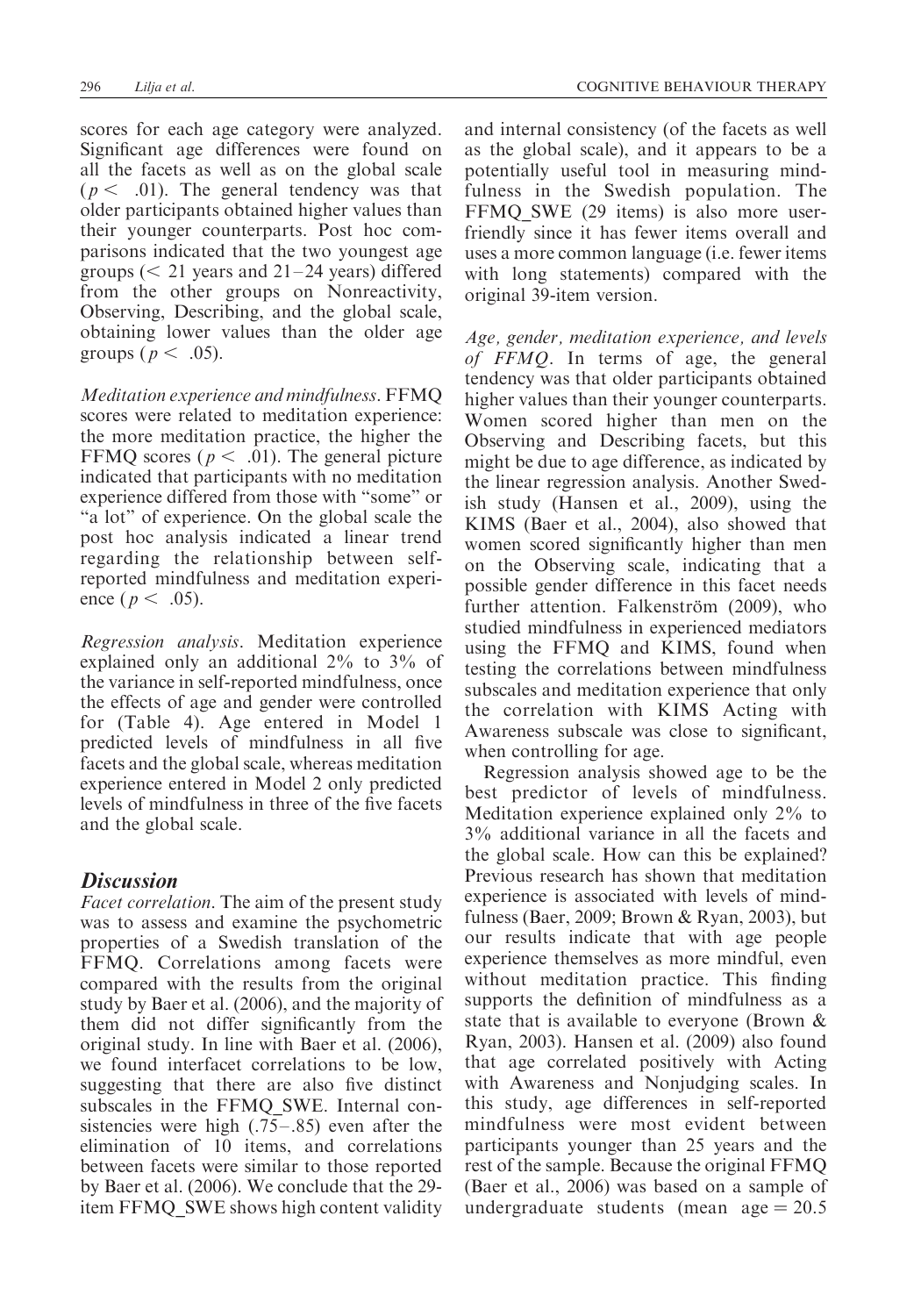| Predictor variable           | $R^2$   | $\Delta R$ $^2$ | $\boldsymbol{B}$ | SE B       | $\beta$            |
|------------------------------|---------|-----------------|------------------|------------|--------------------|
| Nonreactivity<br>Model 1     | $.07**$ |                 |                  |            |                    |
| Gender                       |         |                 | .09              | .06        | .07                |
| Age                          |         |                 | .11              | .02        | $.27**$            |
| Model 2                      | $.09**$ | $.02**$         |                  |            |                    |
| Gender                       |         |                 | .10              | .06        | .08                |
| Age                          |         |                 | .09              | .02        | $.24**$            |
| Meditation experience        |         |                 | .10              | .03        | $.15**$            |
| Observing                    |         |                 |                  |            |                    |
| Model 1                      | $.06**$ |                 |                  |            |                    |
| Gender                       |         |                 | $-.14$           | .06        | $-.10*$            |
| Age                          |         |                 | .08              | .02        | $.20**$            |
| Model 2                      | $.07**$ | $.03**$         |                  |            |                    |
| Gender                       |         |                 | $-.12$           | .06        | $-.09$             |
| Age                          |         |                 | .07<br>.13       | .02<br>.03 | $.16**$<br>$.17**$ |
| Meditation experience        |         |                 |                  |            |                    |
| Acting with Awareness        |         |                 |                  |            |                    |
| Model 1                      | $.03**$ |                 |                  |            |                    |
| Gender                       |         |                 | $-.01$           | .06        | $-.00$             |
| Age                          |         |                 | .07              | .02        | $.17**$            |
| Model 2                      | $.03**$ | .00             |                  |            |                    |
| Gender                       |         |                 | $-.01$<br>.08    | .06<br>.06 | $-.01$<br>$-.00$   |
| Age<br>Meditation experience |         |                 | $-.02$           | .04        | $-.03$             |
|                              |         |                 |                  |            |                    |
| Describing                   |         |                 |                  |            |                    |
| Model 1                      | $.07**$ |                 |                  |            |                    |
| Gender                       |         |                 | $-.16$           | .07        | $-.11*$            |
| Age                          |         |                 | .10              | .02        | $.22**$            |
| Model 2                      | $10**$  | $.03**$         |                  |            |                    |
| Gender                       |         |                 | $-.14$<br>.08    | .07<br>.02 | $-.09*$<br>$.18**$ |
| Age<br>Meditation experience |         |                 | .13              | .04        | $.17**$            |
|                              |         |                 |                  |            |                    |
| Nonjudging                   |         |                 |                  |            |                    |
| Model 1                      | $.04**$ |                 |                  |            |                    |
| Gender                       |         |                 | .14              | .08        | .08                |
| Age                          |         |                 | .11              | .02        | $.21**$            |
| Model 2                      | $.04**$ | .00             |                  |            |                    |
| Gender                       |         |                 | .14<br>.11       | .08<br>.02 | .08<br>$.21**$     |
| Age<br>Meditation experience |         |                 | $-.00$           | .04        | $-.00$             |
|                              |         |                 |                  |            |                    |
| Global scale                 |         |                 |                  |            |                    |
| Model 1                      | $.15**$ |                 |                  |            |                    |
| Gender                       |         |                 | $-.03$           | .04        | $-.03$             |
| Age<br>Model 2               |         | $.03**$         | .09              | .01        | $.38**$            |
| Gender                       | $.18**$ |                 | $-.01$           | .03        | $-.01$             |
| Age                          |         |                 | .08              | $.01\,$    | $.34**$            |
| Meditation experience        |         |                 | $.08\,$          | .02        | $.17**$            |
|                              |         |                 |                  |            |                    |

Table 4. Hierarchical regression analysis predicting FFMQ scores ( $N = 487$ )

 $*p < .05.$  \*\*p < .01.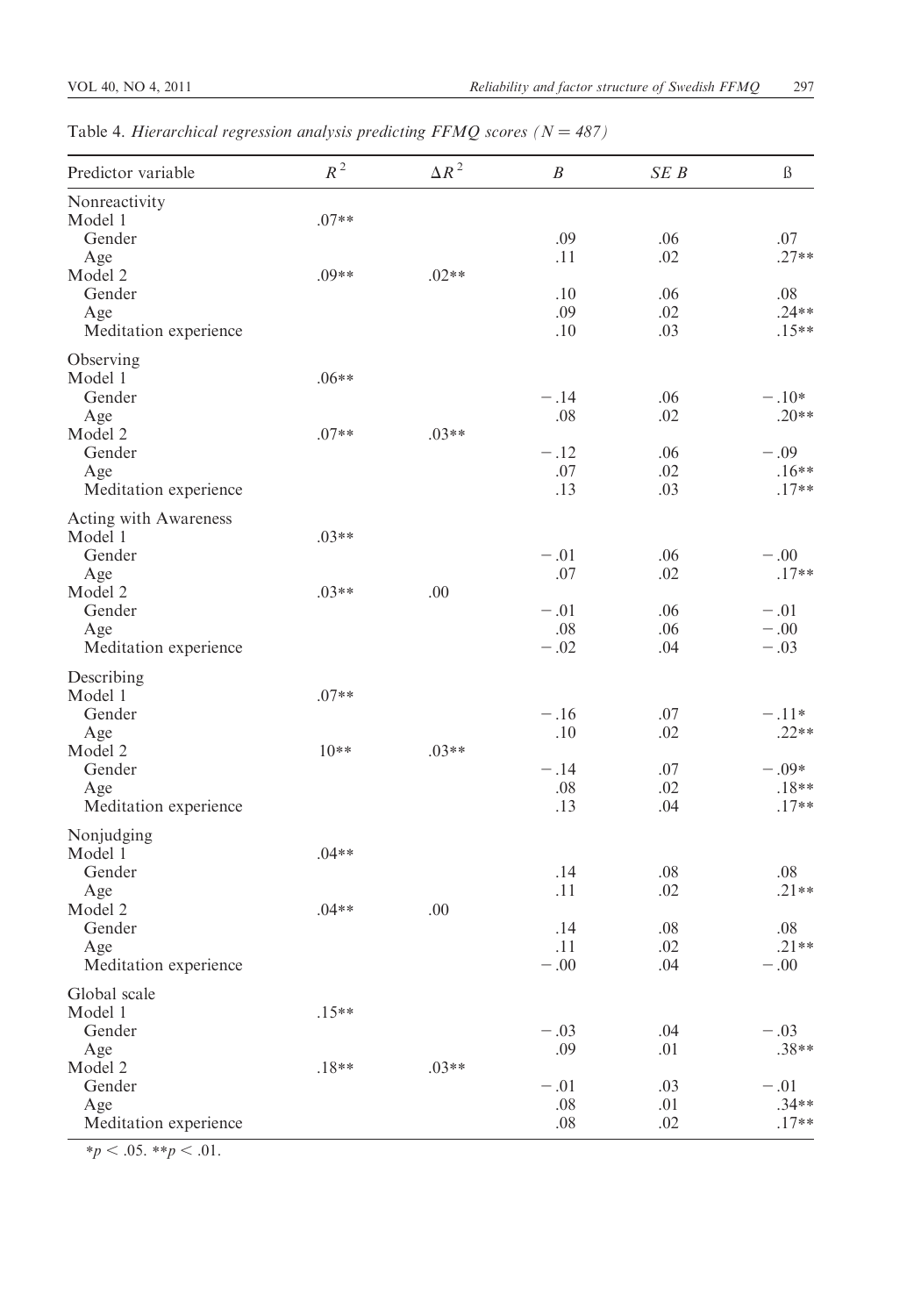years), it would be interesting to see whether our findings related to age, gender, and meditation experience can be replicated in other cultures. These results indicate that there might be some sort of mindful wisdom that is incorporated in age, especially when younger then 25 years, regardless of meditation experience.

#### Study 2: confirmatory factor analysis

The purpose of the second study was to investigate the hierarchical five-factor structure that was shown by Baer et al. (2006) using CFA as well as the construct validity of the FFMQ SWE (Pett, Lackey, & Sullivan, 2003). Several models were tested to see which one had the best model fit.

#### Method

Participants and procedures. The sample from Study 1 was used  $(N = 495)$ . CFAs were conducted with the data from the 29-item FFMQ\_SWE.

Data analysis. The CFA was carried out with AMOS 18, and the input was raw data stored in PASW 18. CFA was used to statistically test a hypothesized model (i.e. whether the Swedish data confirm the model) and thus also to test the cross-cultural validity of the model. To replace missing values, we calculated the mean value from the respondent's answer in the facet. We used three different fit indices for these analyses: the comparative fit index (CFI), the root-mean-square error of approximation (RMSEA), and a normed chi-square test for discrepancy between the model and the data (Kline, 2005). The chi-square test is sensitive to sample size; thus, a desired nonsignificant value is more unlikely in large samples. Although there is no consensus as to what represents a good fit as regards the normed chi-square test, values less than 1.0 have been suggested as representing an overfitted model, whereas values greater than 2.0 or the more liberal upper limit of 5.0 indicate a poor fit (Kline, 2005). CFI values greater than .90 are considered to indicate a reasonably good fit between the data and the model. For the RMSEA, a value of .05 is considered a close fit and values up to .08 an acceptable fit (Kline, 2005). In addition, a 90% confidence interval (CI) around the RMSEA value is reported. The modification index (MI) has been used for potential improvement. The MI is used to measure the reduction of the chi-square when a specific change in the model has been applied (Byrne, 2010).

#### Results

A hierarchical model of overall mindfulness with five first-order factors and 29 variables was tested. The model fit was only marginally adequate  $(CFI = .838$ , RMSEA = .062,  $CI = .058 - .066$ , normed chi-square  $= 2.906$ ). In addition, the pattern of the loadings indicated that the model was misspecified. The standardized loadings on the facets were as follows: Describing  $= .36$ , Acting with Awareness  $= .74$ , Nonjudging  $= .69$ , Nonreactivity  $= .24$ , and Observing  $= .05$ .

Because the Observing facet showed no significant loading (to the overall model), we finally tested a hierarchical model of overall mindfulness in which we excluded the Observing scale to see whether we could get a sound model and a better model fit. Hence, we tested a hierarchical model of overall mindfulness with the four first-order factors and 22 variables. This model indicated reasonably good fit  $(CFI = .887, )$  $RMSEA = .062$ ,  $CI = .056 - .068$ , normed chi-square  $= 2.897$ ). The standardized loadings were as follows: Describing  $= .35$ , Acting with Awareness  $= .74$ , Nonjudging  $= .70$ , and Nonreactivity  $= .24$ . However, the MI indicated that the model fit could be improved if two correlated errors were applied between one pair of items (Items 2 and 32). This datadriven indication was combined with a theoretically driven evaluation of these two items. Items 2 and 32 are more general in nature compared with the other items included in the latent variable Describing. It was, therefore, reasonable to add correlated error terms in the model. When the model was respecified, the model fit was somewhat better  $(CFI = .905$ , RMSEA = .057,  $CI = .051 - .063$ , normed chi-square  $= 2.612$ ). The standardized loadings were as follows: Describing  $= .40$ , Acting with Awareness  $= .74$ , Nonjudging  $= .70$ , and Nonreactivity  $= .23$  (see Figure 1). To sum up, the results in the current Swedish study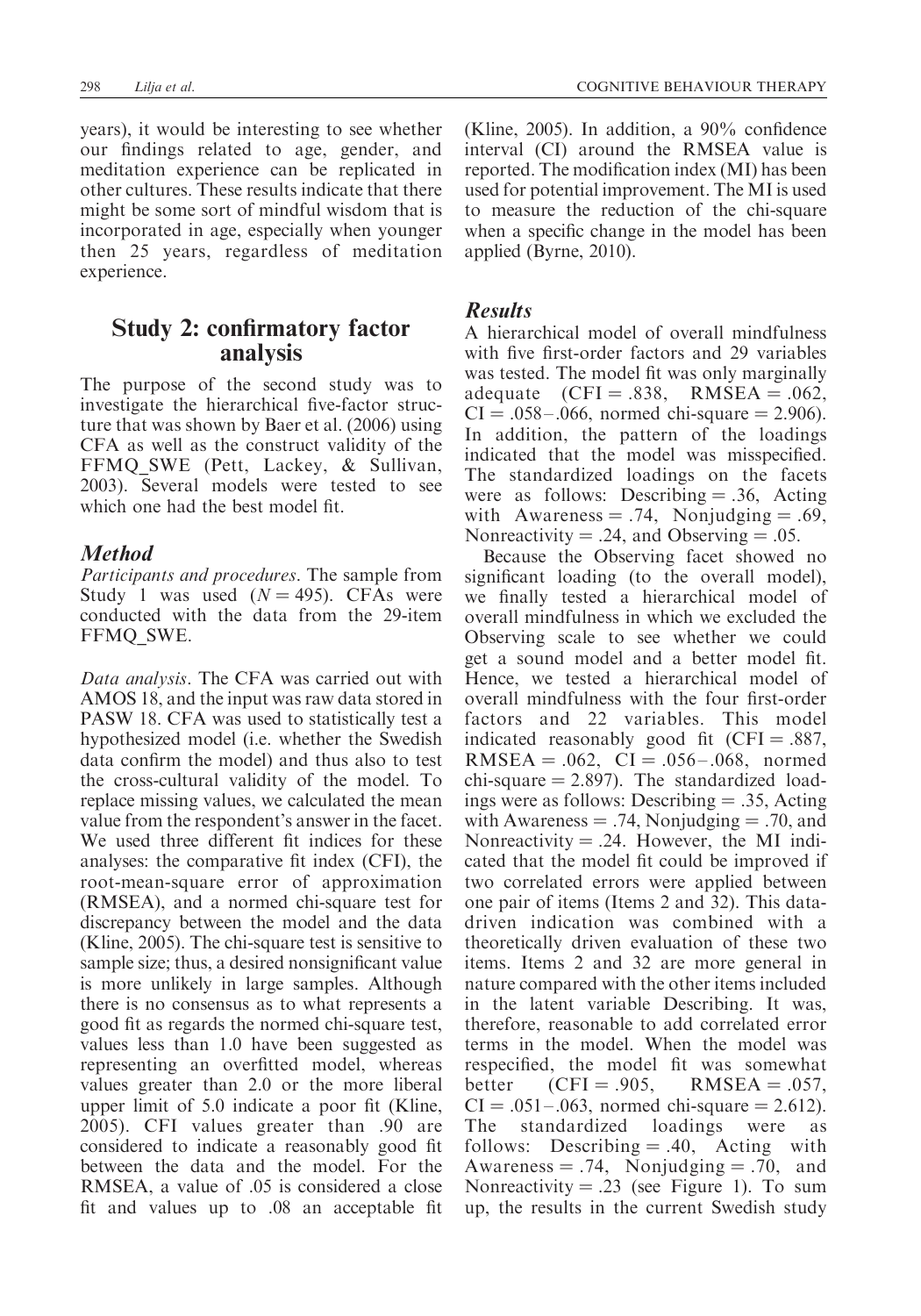

Figure 1. Final hierarchical model of mindfulness (standardized loadings) in a Swedish population with little meditation experience. All standardized loadings are significant ( $p < .05$ ). DES, Describing; ACT, Acting with Awareness; NJ, Nonjudging; NR, Nonreactivity; e, error terms; d, residual error term associated with each of the lower level latent variables.

were fairly similar to those presented by Baer et al. (2006).

#### **Discussion**

When testing the hierarchical five-factor model on the 29-item FFMQ\_SWE, the results were similar to those of Baer et al. (2006), indicating that in a population with little meditation experience the Observing facet is not a part of a hierarchical five-factor model. Also in line with Baer et al. (2006), our results indicate that Describing, Acting with Awareness, Nonjudging, and Nonreactivity are facets of an overall mindfulness construct, at least in samples with little meditation experience.

How can these findings be explained? During the development of KIMS, Baer et al. (2004) reported a significant negative correlation between Observing and Nonjudging. They suggested that individuals with little meditation experience associated attending to experiences with judging them, which might explain why the Observing facet does not seem to fit as an aspect of mindfulness among individuals without formal meditation practice. In a second study by Baer et al. (2008), the authors gathered data from experienced mediators and conducted a CFA. The results suggested a hierarchical five-factor model of mindfulness among individuals with meditation experience. They also found that the relationship between the Observing facet and psychological adjustments (well-being and symptoms) varied with meditation experience. In meditators higher scores were strongly associated with good adjustment, whereas in the nonmeditating samples the relation between the Observing facet and psychological adjustment was nonsignificant or negative.

The results from Study 1, which showed that meditation experience was related to the FFMQ (global scale) and the Observing facet (after controlling for age and gender), support the hypothesis that the ability to observe one's experience represents an important aspect of mindfulness that can be developed by practicing meditation. Moreover, the results from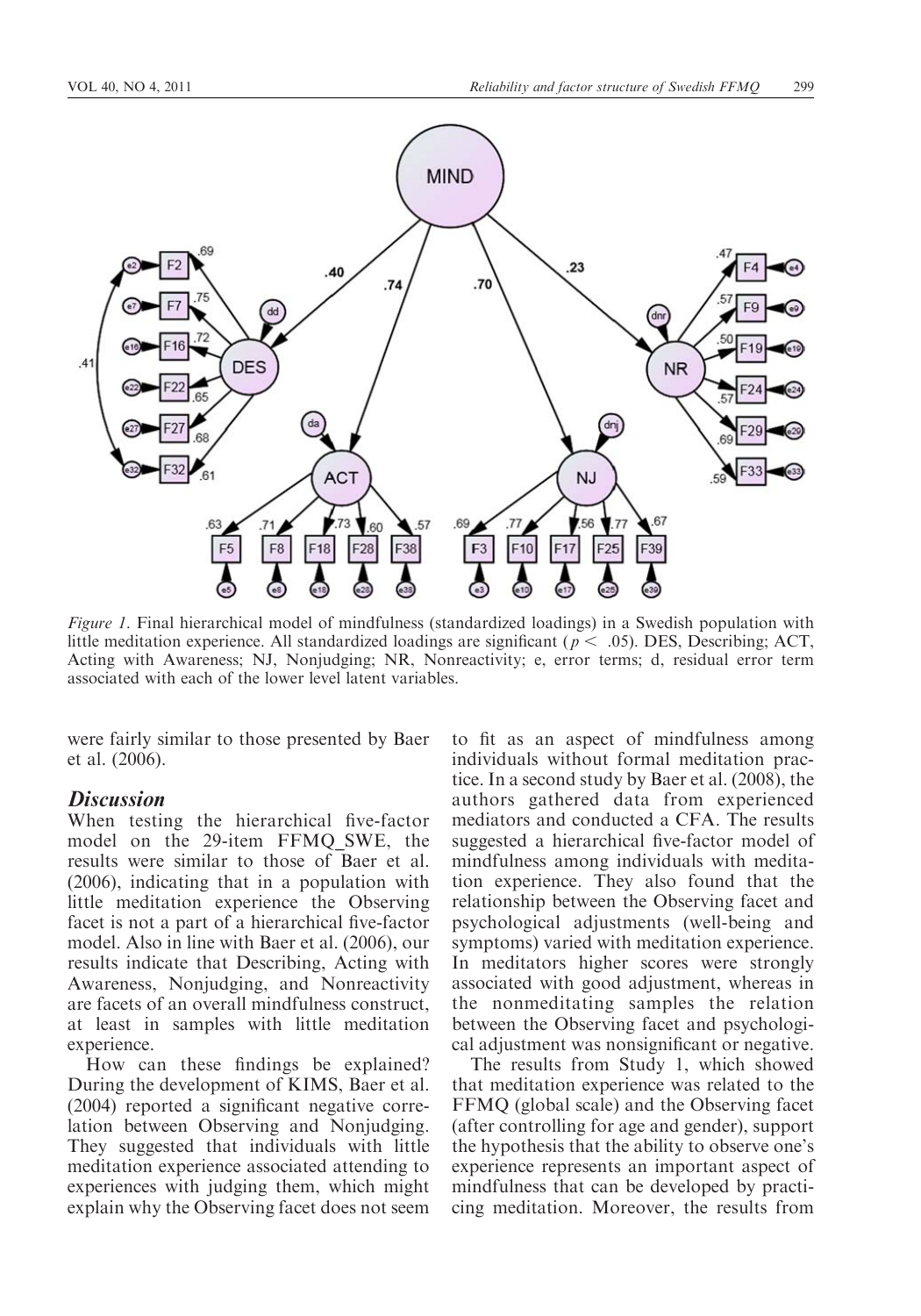the CFA (Study 2) show that the Observing facet is not a part of an overall mindfulness scale in a population with little meditation experience. To conclude, the degree of meditation experience is linked to the mean value of the Observing facet (Study 1) and the low association between the Observing facet and the overall mindfulness construct (Study 2). This is similar to Baer et al.'s (2006) findings in a population with little meditation experience and coincides with their finding in a population with meditation experience.

To sum up, this finding support the results from Baer et al. (2006, 2008) and the idea that people who practice meditation will develop new forms to observe and attend. It is the qualitative aspect—how you observe your thoughts, feelings, and so on—that meditation practice aims to cultivate, and only when respondents perceive the items in the Observing facet from that perspective (i.e. as observing experience in a nonjudgmental and accepting way; e.g. Baer et al., 2006) will they form part of a broader mindfulness concept.

#### Replicability of the model

Baer et al. (2006) used the so-called parcel technique when performing their CFA. They did not, however, report which items were included into each parcel. The decision to parcel or not depends upon which aspect of the CFA one is most interested in analyzing. One disadvantage with parceling is that it obscures the impact that the manifest variable has on the latent variable and, therefore, it is not possible for other researchers to fully replicate the study (Little, Cunningham, Shahar, & Widaman, 2002). The analysis in Study 1 resulted in the reduction of the FFMQ\_SWE by 10 items. In our CFA, we were, therefore, more interested in the manifest variables and their relationship with the latent variables. Thus, we decided not to use the parcel technique. This enabled us to closely analyze how each item (i.e. manifest variable), as well as the reduction of items, affected the latent variable. Generally, even after the reduction, we found good correspondence between the current Swedish study and the study by Baer et al. (2006).

#### General conclusions

The purpose of this study was to examine the psychometric properties of the FFMQ in a Swedish sample and use the instrument to investigate the facet structure of mindfulness in comparison with the original findings by Baer et al. (2006). The Swedish FFMQ appears to be a potentially useful tool in measuring mindfulness in a Swedish population. It displays good psychometric properties, with internal consistency, reliability, construct validity, and correlations well in line with what has been presented earlier (Baer et al., 2006). In some ways, the 29-item FFMQ SWE is an improvement since the psychometric properties have better fit and the instrument is more user-friendly, especially in clinical settings. We used a sample with a much broader age range compared with the original study by Baer et al. (2006), and we showed that age seems to be an important aspect to control for when studying the effects of meditation practice on self-reported mindfulness.

We used CFA to investigate the replicability of Baer et al.'s hierarchical five-factor model; results showed that the Observing facet is not a significant part of an overall mindfulness structure in a population with little meditation experience. Although there was no absolute replication of Baer et al.'s model, we found similar correlations when we tested the hierarchical five- and four-factor models, which indicate that the overall mindfulness structure is applicable in a Swedish population.

#### Limitations and future research

A methodological limitation in the current study is that we measured mindfulness in a population that had little meditation experience. It is quite possible that people who have never meditated or even heard of mindfulness may never reflect on how mindful or mindless they are in their daily lives. Brown and Ryan (2003), however, argued that because mindfulness is an innate, natural tendency for every human being, we all "know" deep down what it is to be mindful (p. 822), and based on the research showing that mindfulness meditation does increase awareness (Baer, 2009), developing measures of self-reported mindfulness seems worthwhile. Research on self-reported mindfulness should, however, always consider the possibility that those with no mindfulness meditation experience may score higher on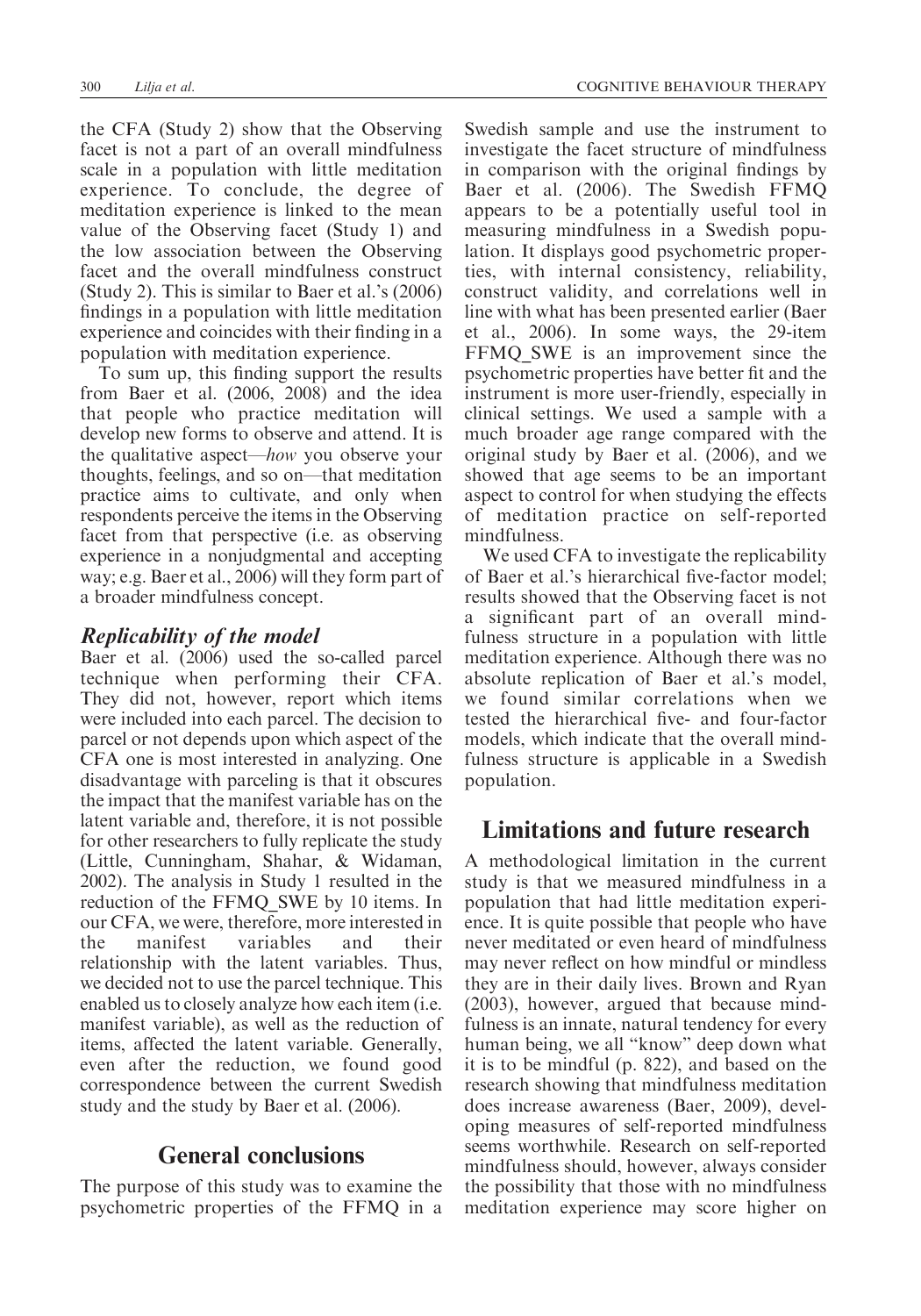mindfulness than they would if they had become more aware of limitations in their mindfulness. Another restraint is that we did not ask the participants to state how many years they had practiced meditation. It was, therefore, not possible to make any deeper analysis of the impact of meditation experience. A limitation of the study that suggests a path for future work is that the shortened scale was not actually administered to new participants but rather was derived from the administration of the larger scale. This article addresses the importance of examining culture-specific reactions and culture-specific differences in response to a translated FFMQ. It seems interesting for future research to examine whether the reactions to the items by the Swedish participants are unique and culture specific, or whether they might be generalized to other cultures.

#### Acknowledgements

This study was financed by a research grant from the Västra Götalands County Council Research and Development Centre (FoUcentrum i Västra Götaland) and by support from the Tjörns Health Clinic (Vårdcentralen Tjörn). The authors would like to express their gratitude to the anonymous reviewers for their helpful comments and suggestions on an early version of this article.

#### Note

1. The Swedish version is available upon request from Josefine L. Lilja.

#### **References**

- Baer, R. A. (2009). Self-focused attention and mechanisms of change in mindfulness-based treatment. Cognitive and Behaviour Therapy,  $38(1)$ ,  $15-20$ .
- Baer, R. A., Smith, G. T., & Allen, K. B. (2004). Assessment of mindfulness by self-report: The Kentucky Inventory of Mindfulness Skills. Assessment, 11(3), 191-206.
- Baer, R. A., Smith, G. T., Hopkins, J., Krietemeyer, J., & Toney, L. (2006). Using self-report assessment methods to explore facets of mindfulness. Assessment, 13(1), 27-45.
- Baer, R. A., Smith, G. T., Lykins, E., Button, D., Krietemeyer, J., Sauer, S., ... Williams, J. M. G. (2008). Construct validity of the Five Facet

Mindfulness in meditating and non-meditating samples. *Assessment*, 15(3), 329–342.

- Brown, K. W., & Ryan, R. M. (2003). The benefits of being present: Mindfulness and its role in psychological well-being. Journal of Personality and Social Psychology, 84(4), 822– 848.
- Brown, K. W., & Ryan, R. M. (2004). Perils and promise in defining and measuring mindfulness: Observations from experience. Clinical Psychology: Science and Practice, 11(3), 242– 248.
- Byrne, B. M. (2010). Structural equation modeling with AMOS—Basic concepts, application and programming (2nd ed.). London: Routledge.
- Chadwick, P., Hember, M., Symes, J., Peters, E., Kuipers, E., & Dagnan, D. (2008). Responding mindfully to unpleasant thoughts and images: Reliability and validity of the Southampton Mindfulness Questionnaire (SMQ). British Journal of Clinical Psychology, 47, 451–455.
- Erkut, S. (2010). Developing multiple language versions of instruments for intercultural research. Child Development Perspective, 4(1),  $19 - 24.$
- Falkenström, F. (2009). Studying mindfulness in experienced meditators: A quasi-experimental approach. Personality and Individual Differences, 48(3), 305– 310.
- Feldman, G., Hayes, A., Kumar, S., Greeson, J., & Laurenceau, J.-P. (2007). Mindfulness and emotion regulation: The development and initial validation of the Cognitive and Affective Mindfulness Scale-Revised (CAMS-R). Journal of Psychopathological Behaviour Assessment, 29,  $177 - 190.$
- Frodi-Lundgren, A. (2008). Assessing the Swedish translation of the Five Facets of Mindfulness Questionnaire, Unpublished thesis, University of Gothenburg.
- Hansen, E., Lundh, L. G., Homman, A., & Wångby-Lundh, M. (2009). Measuring mindfulness. Pilot studies with the Swedish versions of the Mindful Attention Awareness Scale (MAAS) and the Kentucky Inventory of Mindfulness Skills (KIMS). Cognitive Behaviour Therapy,  $38(1)$ ,  $2-15$ .
- Hayes, C. H., Strosahl, K. D., & Wilson, K. G. (2004). Acceptance and commitment therapy— An experimental approach to behavior change. New York, NY: Guilford Press.
- Kabat-Zinn, J. (1995). Wherever you go there you are. Mindfulness meditation in everyday life. New York, NY: Hyperion.
- Kabat-Zinn, J. (2004). Full catastrophe living: Using the wisdom of your body and mind to face stress, pain and illness. London: Piatkus Books.
- Kline, R. B. (2005). Principles and practice of structural equation modeling (2nd ed.). New York, NY: Guilford Press.
- Linehan, M. (1993). Cognitive behavioral treatment of borderline personality disorder. New York, NY: Guilford Press.
- Linehan, M. (1994). Acceptance and change: The central dialectic in psychotherapy. In S. C. Hayes, N. S. Jacobson, V. M. Follette, & M. J. Dougher (Eds.), Acceptance and change: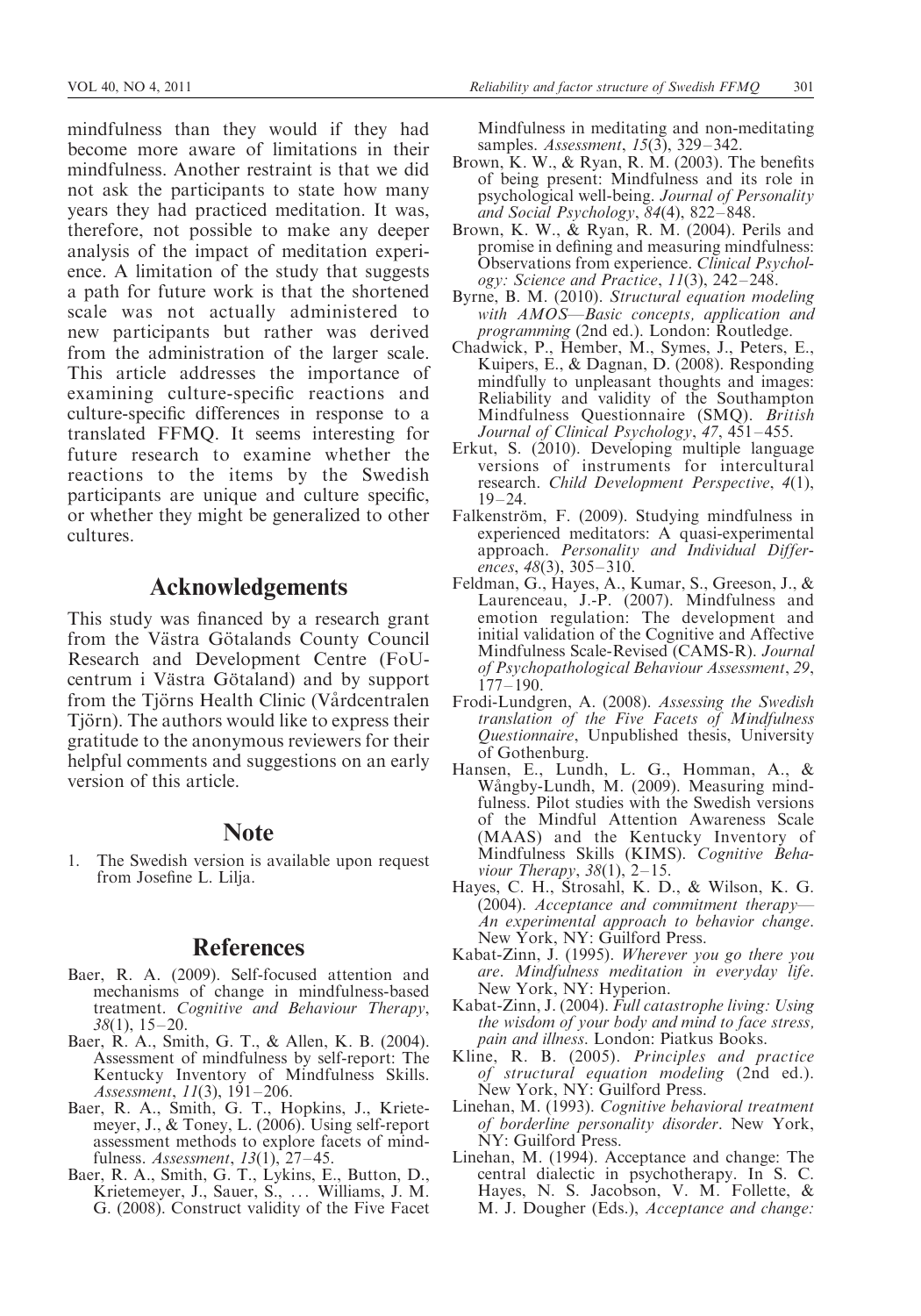Content and context in psychotherapy (pp. 73 – 86). Reno, NV: Context Press.

- Little, T. D., Cunningham, W. A., Shahar, G., & Widaman, K. F. (2002). To parcel or not to parcel: Exploring the question, weighing the merits. Structural Equation Modeling, 9(2), 151–173.
- Norman, G. R., & Streiner, D. L. (1989). Health measurement scales. A practical guide to their development and use. New York, NY: Oxford University Press.
- Pett, M. A., Lackey, N. R., & Sullivan, J. J. (2003). Making sense of factor analysis: The use of factor analysis for instrument development in health care research. London: Sage.
- Segal, Z. V., Williams, J. M., & Teasdale, J. D. (2002). Mindfulness-based cognitive therapy for

depression. A new approach to preventing relapse. New York, NY: Guilford Press.

- Simple Interactive Statistical Analysis (n.d.). Correlations. Retrieved from http://www. quantitativeskills.com/sisa/statistics/corrhlp. htm.
- VassarStats (2009). Statistical computation (significance of the difference between two correlation coefficients). Retrieved from http://faculty. vassar.edu/lowry/VassarStats.html.
- Walach, H., Buchheld, N., Buttenmüller, V., Kleinknecht, N., & Schmidt, S. (2006). Measuring mindfulness—The Freiburg Mindfulness Inventory (FMI). Personality and Individual Differences, 40, 1543– 1555.